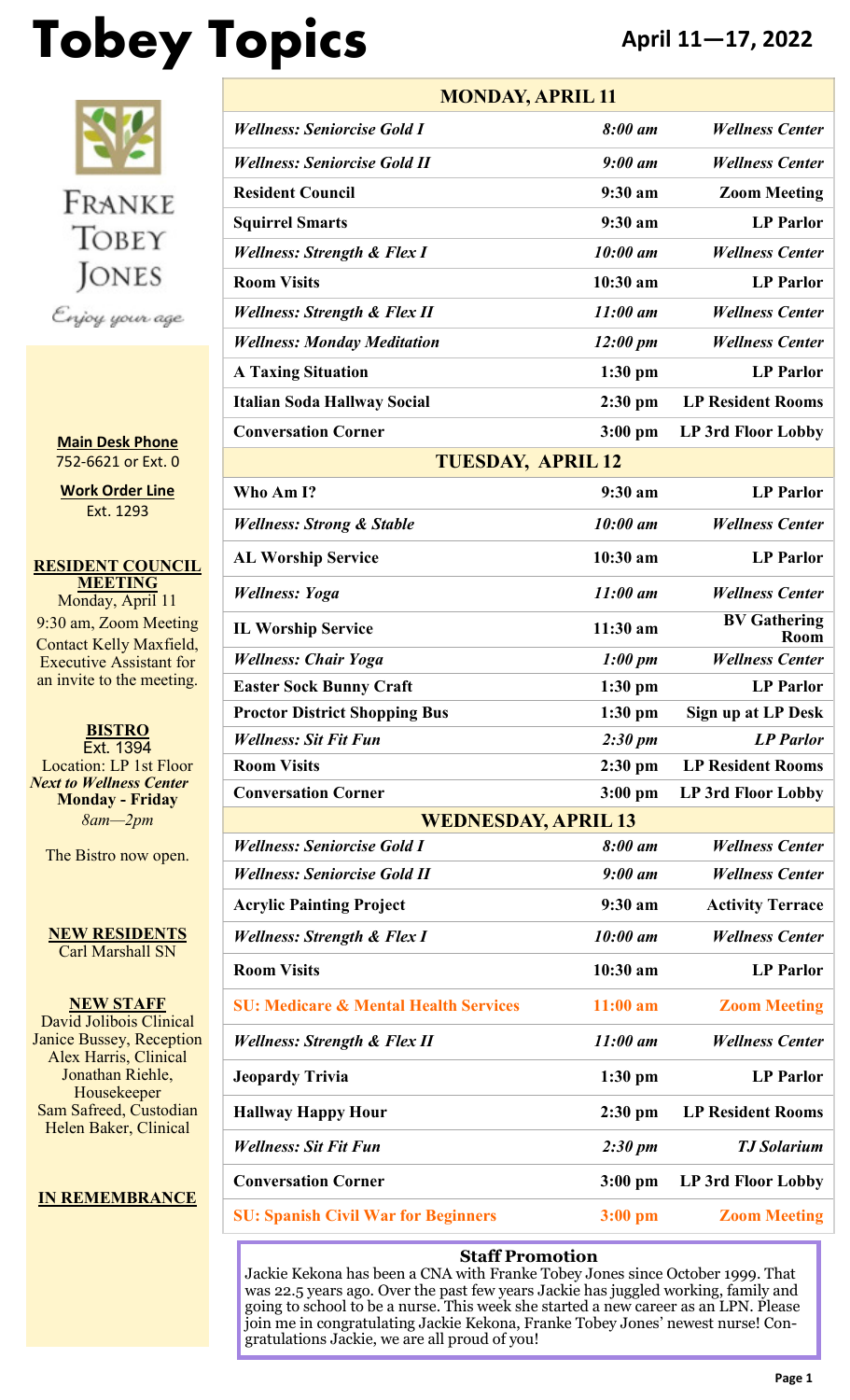### **Tobey Topics**

### **April 11—17, 2022**

April 3 Paula Foreman Stephen McCready

> April 7 Janet Olejar

April 9 Steve Didis

April 12 Jett Brooks

April 17 Tom Reeder

April 20 Ann Martin David Baker

April 21 Marcia Kuska Henry Ball

April 23 Marian Athow

April 24 Shirley Cockrill Beverly Cook

April 25 Bernie Ekemo

April 26 Barbara Johnson

> April 28 Bill Keebler



| <b>THURSDAY, APRIL 14</b>                                            |                     |                           |  |  |  |  |  |  |  |
|----------------------------------------------------------------------|---------------------|---------------------------|--|--|--|--|--|--|--|
| <b>Uno Card Game</b>                                                 | 9:30 a <sub>m</sub> | <b>LP</b> Parlor          |  |  |  |  |  |  |  |
| <b>Wellness: Strong &amp; Stable</b>                                 | 10:00 am            | <b>Wellness Center</b>    |  |  |  |  |  |  |  |
| <b>More Jeopardy Trivia</b>                                          | $10:30$ am          | <b>LP</b> Parlor          |  |  |  |  |  |  |  |
| <b>Wellness: Yoga</b>                                                | $11:00$ am          | <b>Wellness Center</b>    |  |  |  |  |  |  |  |
| <b>SU: Rehearsal to Production, An</b><br><b>Actor's Perspective</b> | $11:00$ am          | <b>BV Gathering Room</b>  |  |  |  |  |  |  |  |
| <b>Fred Meyer Shopping Trip</b>                                      | $1:30$ pm           | Sign up at LP Desk        |  |  |  |  |  |  |  |
| <b>Jelly Bean Taste Test</b>                                         | $1:30$ pm           | LP 3rd Floor Lobby        |  |  |  |  |  |  |  |
| <b>Wellness: Sit Fit Fun</b>                                         | $2:30 \text{ pm}$   | <b>LP</b> Parlor          |  |  |  |  |  |  |  |
| <b>Knit Wits</b>                                                     | $2:30$ pm           | <b>TJ</b> Parlor          |  |  |  |  |  |  |  |
| <b>Conversation Corner</b>                                           | $3:00$ pm           | <b>LP 3rd Floor Lobby</b> |  |  |  |  |  |  |  |
| <b>SU: Musical Culture in Imperial</b><br><b>China</b>               | $3:00$ pm           | <b>BV Gathering Room</b>  |  |  |  |  |  |  |  |
| <b>GA Happy Hour</b>                                                 | $3:30$ pm           | <b>GA Living Room</b>     |  |  |  |  |  |  |  |
| <b>TJ Happy Hour</b>                                                 | $3:30$ pm           | <b>TJ</b> Parlor          |  |  |  |  |  |  |  |
| <b>DU Happy Hour</b>                                                 | $3:30$ pm           | <b>Wellness Center</b>    |  |  |  |  |  |  |  |
| <b>BV Happy Hour</b>                                                 | $3:30$ pm           | <b>Bowditch Room</b>      |  |  |  |  |  |  |  |
| <b>FRIDAY, APRIL 15</b>                                              |                     |                           |  |  |  |  |  |  |  |
| <b>Wellness: Seniorcise Gold I</b>                                   | 8:00 am             | <b>Wellness Center</b>    |  |  |  |  |  |  |  |
| <b>Wellness: Seniorcise Gold II</b>                                  | $9:00$ am           | <b>Wellness Center</b>    |  |  |  |  |  |  |  |
| <b>Double Exposure</b>                                               | 9:30 am             | <b>LP</b> Parlor          |  |  |  |  |  |  |  |
| <b>SU: Culture Culinary History</b>                                  | $10:00$ am          | <b>BV Gathering Room</b>  |  |  |  |  |  |  |  |
| <b>Wellness: Strength &amp; Flex I</b>                               | 10:00 am            | <b>Wellness Center</b>    |  |  |  |  |  |  |  |
| <b>Wii Bowling</b>                                                   | 10:30 am            | <b>LP</b> Parlor          |  |  |  |  |  |  |  |
| <b>Wellness: Strength &amp; Flex II</b>                              | $11:00$ am          | <b>Wellness Center</b>    |  |  |  |  |  |  |  |
| <b>Jackie Robinson</b>                                               | $1:30$ pm           | <b>LP</b> Parlor          |  |  |  |  |  |  |  |
| <b>SU: Color of Law Book Discussion</b>                              | $2:00$ pm           | <b>Zoom Meeting</b>       |  |  |  |  |  |  |  |
| <b>Wellness: Sit Fit Fun</b>                                         | $2:30 \text{ pm}$   | <b>TJ</b> Solarium        |  |  |  |  |  |  |  |
| <b>Conversation Corner</b>                                           | $3:00$ pm           | LP 3rd Floor Lobby        |  |  |  |  |  |  |  |
| <b>SATURDAY, APRIL 16</b>                                            |                     |                           |  |  |  |  |  |  |  |
| <b>Morning Movie</b>                                                 | 9:30 am             | <b>LP Parlor</b>          |  |  |  |  |  |  |  |
| <b>TJ Afternoon Movie</b>                                            | $2:30$ pm           | <b>TJ</b> Parlor          |  |  |  |  |  |  |  |
| <b>Conversation Corner</b>                                           | $3:00$ pm           | LP 3rd Floor Lobby        |  |  |  |  |  |  |  |
| <b>SUNDAY, APRIL 17</b>                                              |                     |                           |  |  |  |  |  |  |  |
| <b>Morning Movie</b>                                                 | 9:30 am             | <b>LP Parlor</b>          |  |  |  |  |  |  |  |
| <b>Seated Exercise</b>                                               | $1:30$ pm           | <b>LP</b> Parlor          |  |  |  |  |  |  |  |
| <b>Video Easter Church Service</b>                                   | $2:30$ pm           | <b>LP</b> Parlor          |  |  |  |  |  |  |  |
| <b>Conversation Corner</b>                                           | $3:00$ pm           | <b>LP 3rd Floor Lobby</b> |  |  |  |  |  |  |  |

#### **The Bistro Is Open Again**

Be sure to come between the hours of 8:00AM – 2PM Monday—Friday to enjoy your favorite drink or snack. Food and drinks may not be consumed in the bistro. Seating is available outside when the weather is nice.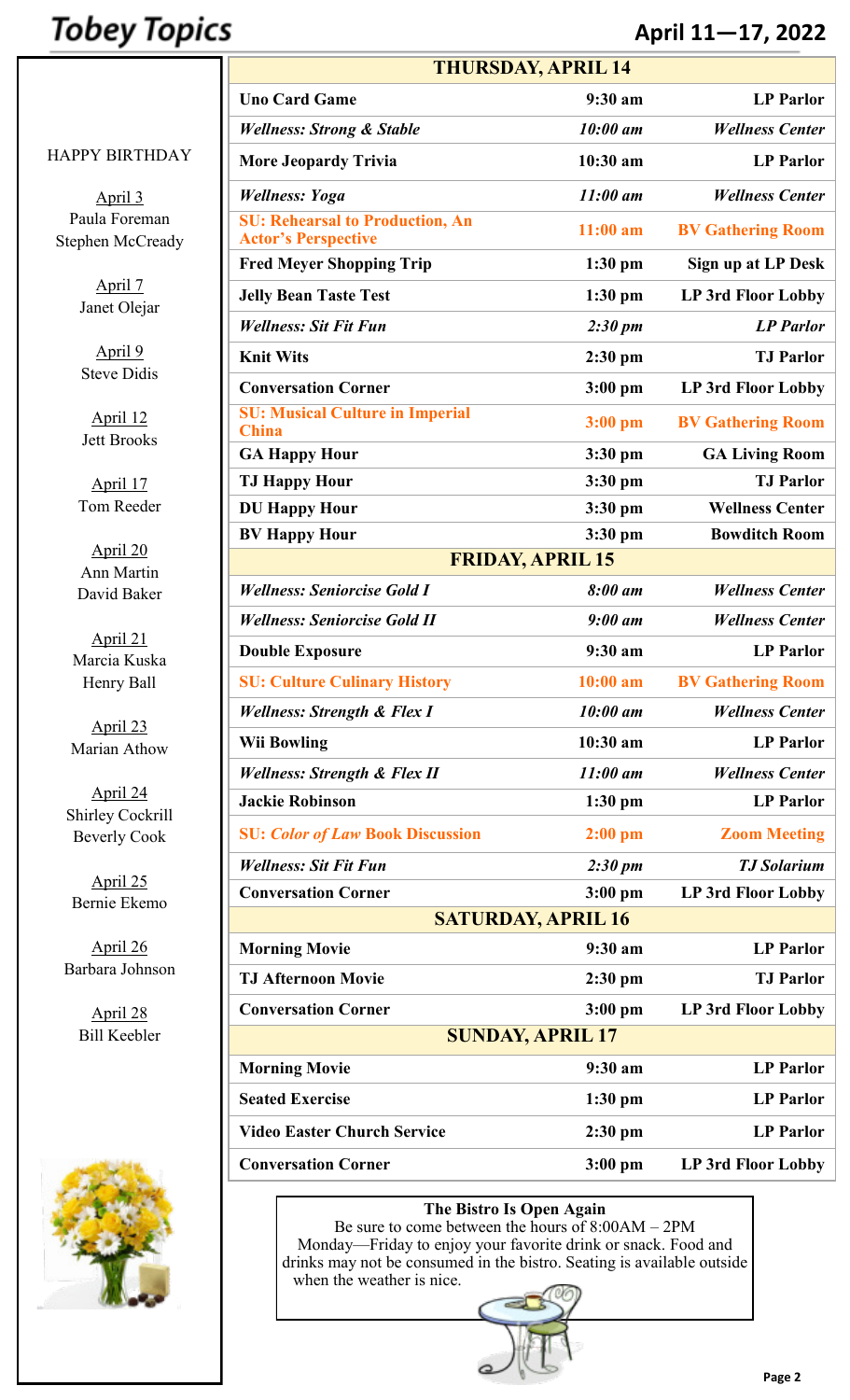## **Tobey Topics**

### June 18-24, 2012 <sup>253</sup>-752-<sup>6621</sup> **April 11—17, 2022**

#### **Symphony Tacoma "Classics V"**



**Saturday, April 30** Bus departs at 6:45 pm. Sign up by Wednesday April 27. **Cost: Ticket \$40-\$90 Masks are strongly suggested while in the theater.** Each of the works comprising this concert tells a story of struggle and inspiration.

Vivian Fung's *Prayer* is a deeply personal commentary on the extraordinary conditions she faced during the COVID-19 pandemic. Inspired by the legacy of Martin

Luther King, Jr., *From the Mountaintop* was written for Anthony McGill, principal clarinet of the New York Philharmonic, and is filled with vivid sadness, happiness, prayerfulness, joy and the struggles and pain felt during the Civil Rights Movement. Schumann's Symphony No. 3 silenced his critics and demonstrated his brilliance as a composer of orchestral music.

**Please sign up at LP Front Desk**

**NW Sinfonietta "In Place and Time"**

**Please contact Heidi at 253-756-6284 if you want to purchase tickets.**

#### **Symphony Tacoma "Classics VI"**

**Saturday, May 14** Bus departs at 6:45 pm.

Sign up by Wednesday May 11. **Cost: Ticket \$40-\$90**

**Masks are strongly suggested while in the theater.**

This concert showcases a delightful array of contrasting styles: from the "rhapsodic dance" and integration of African music into the classical tradition of *The Bamboula,* to the romanticism of Sibelius' Symphony No. 5 and the breathtaking complexity of Rachmaninoff's Piano Concerto No. 2, featuring pianist Natasha Paremski.



#### **Please sign up at LP Front Desk**

**Please contact Heidi at 253-756-6284 if you want to purchase tickets.**



**Saturday, May 21** Bus departs at 6:45 pm. Sign up by Wednesday May 18. **Cost: Ticket \$40-\$90 Masks are strongly suggested while in the theater.** Guest conductor Mei-Ann Chen and flautist Demarre McGill transport us to far-off lands with these three evocative works by Spanish composer Joaquín Rodrigo, W.A. Mozart, and current Seattle Symphony Composer-in-Residence Reena Esmail. **Please sign up at LP Front Desk**

**Please contact Heidi at 253-756-6284 if you want to purchase tickets.**

#### **NW Repertory Singers "This Shall Be For Music"**

**Sunday, May 22** Bus departs at 2:10 pm.

Sign up by Wednesday May 18. **Cost: Ticket \$30**

**Masks are strongly suggested while in the theater.**

Northwest Repertory Singers returns this spring with a celebration of the power of song to connect us and to uplift the human spirit. Their concert features the stunning *Requiem* by Gabriel Fauré and works by Donna Gartman Schultz, Norman Dello Joio, Morten Lauridsen, Leonard Bernstein, and NW Repertory's own Tom Walworth.

#### **Please sign up at LP Front Desk**

**Please contact Heidi at 253-756-6284 if you want to purchase tickets.**

#### **Tacoma Musical Playhouse "In the Heights"**



**Saturday, May 28** Bus departs at 1:15 pm. Sign up by Monday May 23. **Cost: Ticket \$29 Proof of Covid Vaccination will be required to enter the theater. You MUST have a copy of your vaccine card, and photo ID. Masks will be required while in the theater.**

In the Heights, is a story is set over the course of three days, involving characters in

the largely [Dominican n](https://en.wikipedia.org/wiki/Culture_of_the_Dominican_Republic)eighborhood of Washington Heights in Upper Manhattan, New York City. In Washington Heights, community is everything, and we see how each of these individuals struggles to survive and how these same individuals come together as a community to mourn their losses and rejoice in their triumphs

**Please sign up at LP Front Desk Please contact Heidi at 253-756-6284 if you want to purchase tickets.**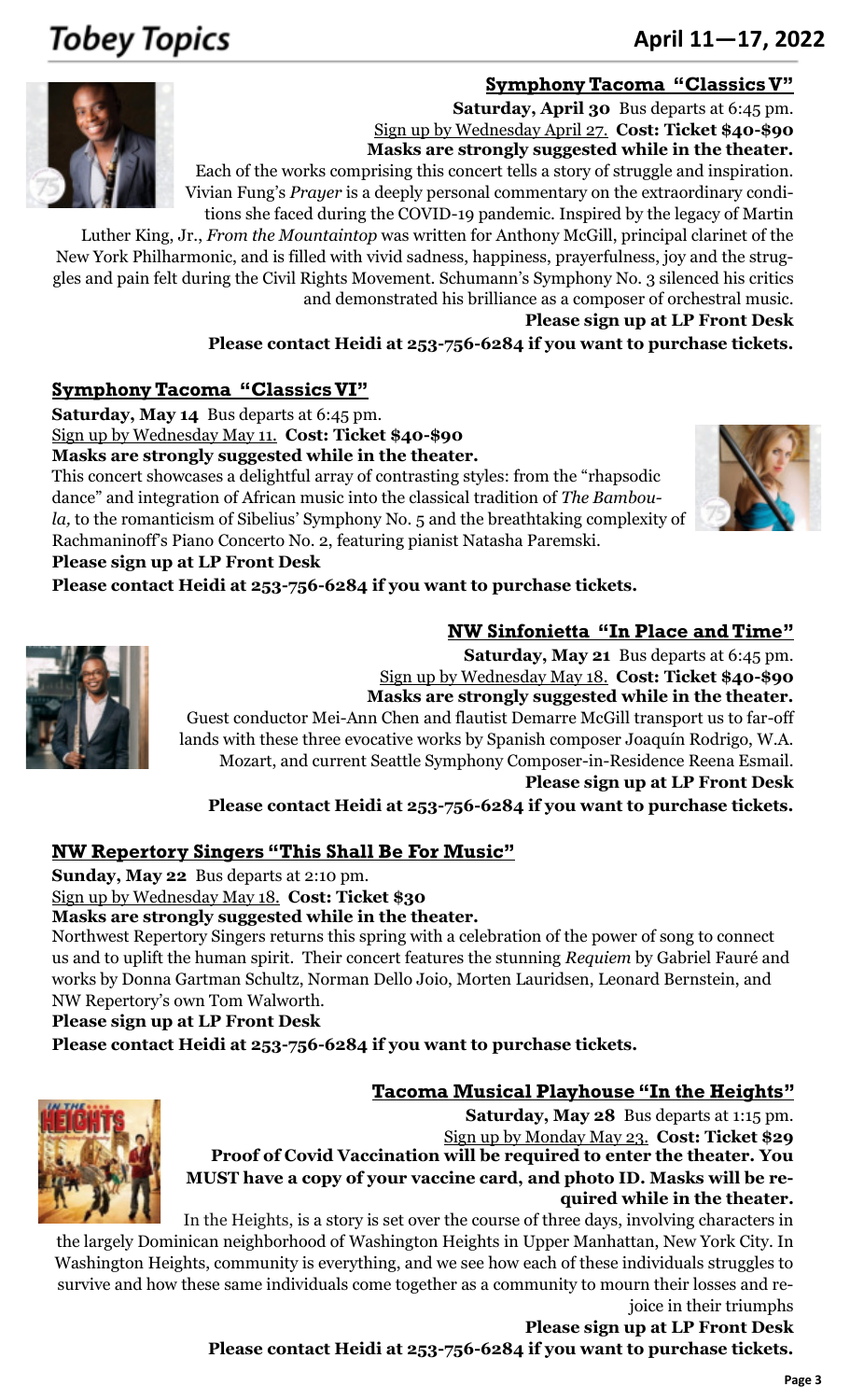### Tobey Topics

Easter Word Search

|    |    |                                   |              |        |          |        |              |              |                 |        |              |       |                   |              |     |     | <b>BASKET</b>                     |
|----|----|-----------------------------------|--------------|--------|----------|--------|--------------|--------------|-----------------|--------|--------------|-------|-------------------|--------------|-----|-----|-----------------------------------|
|    |    | N M W O L L A M H S R A M W E W C |              |        |          |        |              |              |                 |        |              |       |                   |              |     |     | <b>BONNET</b>                     |
|    |    |                                   |              |        |          |        |              |              |                 |        |              |       |                   |              |     |     | <b>BUNNY</b>                      |
| G  | E  | Y                                 | Ω            | -V     | S.       |        |              |              |                 |        |              |       | S E D D O G M G K |              | R.  | м   | CANDY                             |
| Y  | A  |                                   |              | B      | S        |        | K C          | $\mathbf{I}$ | H C O           |        |              | G     | - C               | E            | w   | P   | CHICKS<br>CHOCOLATE               |
|    | S  | I                                 | P            | Q      | D        |        |              |              | B U A X B S G   |        |              |       | S                 | Q            | в   | I   | CHRISTIAN                         |
|    |    | $\mathbf{L}$                      | D            | E      |          |        |              |              | L A Y E M P     |        | T U          |       | Q                 | O            | К   | Q   | DINNER<br>EASTER                  |
|    |    |                                   |              |        |          |        |              |              |                 |        |              |       |                   |              |     |     | EASTERLILY                        |
|    | F  | T.                                | D            |        |          |        |              |              | Z G S G A O G   |        | - R          | . O   | - N               | Ω            | P   | G   | EASTRE                            |
| R  | R  |                                   | E            |        |          |        |              |              | H N K L Q Y R R |        |              | -N    | O.                | G            | A   | Ω   | EGGS<br>EQUINOX                   |
| E  |    | R                                 | Ζ            | Q      | $\bf{I}$ | E      | LFE          |              |                 | D      | - E          | A     | v                 | н            |     | O   | <b>FERTILITY</b>                  |
| т  |    | E                                 |              | Y      | R.       | $\top$ | YCE          |              |                 | T N    |              | N.    | S                 | Q            | м   | Ð   | GODDESS<br><b>GOODFRIDAY</b>      |
| S  | A  | F W                               |              | C.     | P        | Q      | $\top$       |              | D G             | R.     |              | Z A H |                   | S            | S   | F   | GRASS                             |
|    |    |                                   |              |        |          |        |              |              |                 |        |              |       |                   |              |     |     | <b>HUNT</b><br>LAMB               |
| А  | N  | A                                 | $\mathbf{I}$ | $\top$ |          | $S$ I  |              | R H C        |                 | JT     |              | - U   | - C               | $\mathbf{I}$ | - U | R   | LENT                              |
| E  | R. | G R A O C J N                     |              |        |          |        |              |              | LENS            |        |              |       | H K N             |              |     | I   | MARSHMALLOW                       |
| S  | F  | Y                                 | $\mathbf{L}$ | N      |          |        | S W D P      |              | <b>V</b>        | $\top$ | C.           | G     | A                 | R            | D   | D   | PALMSUNDAY<br><b>RESURRECTION</b> |
| U  | v  | N                                 | C.           | H      | Ω        | C.     | 0            | $\perp$      | A T             |        | E            | H     | Ω                 | E            | A   | А   | SPRING                            |
| Q  | О  | N                                 | E            | R      | I        | ٧      | $\mathbf I$  | S            | W S             |        | $\mathsf{L}$ | E     | N                 | T            | Υ   | Υ   | VERNAL                            |
|    |    |                                   |              |        |          |        |              |              |                 |        |              |       |                   |              |     |     |                                   |
| v  | R  | U                                 | I            | E      | Q        | U      | $\mathbf{I}$ |              | N O X A Q       |        |              |       | $\top$            | E            | м   | - O |                                   |
| N. | Ζ  | B                                 | Y            | N      |          | I      | О            | U            | H               | D      | I            | N     | N                 | E            | R.  | R   |                                   |



**WEEKLY RIDDLE**

I can sizzle like bacon; I am made from an egg. I have plenty of backbone, but lack a good leg. I peel layers like onions, but still remain whole. I can be long like a flagpole, yet fit in a hole.

| intelligent<br>smart<br>wise | <b>Dressed Dressed Dressed</b><br>placeSTOP<br>placeWAIT | IWE IGH<br>WH EY |
|------------------------------|----------------------------------------------------------|------------------|
| chair                        |                                                          | WAKE             |
|                              |                                                          | suzie            |

A bamboozable is a saying/phrase that is made up of a display of words, in an interesting way. The object is to try to figure out the well-known saying, person, place, or thing that each bamboozable is meant to represent.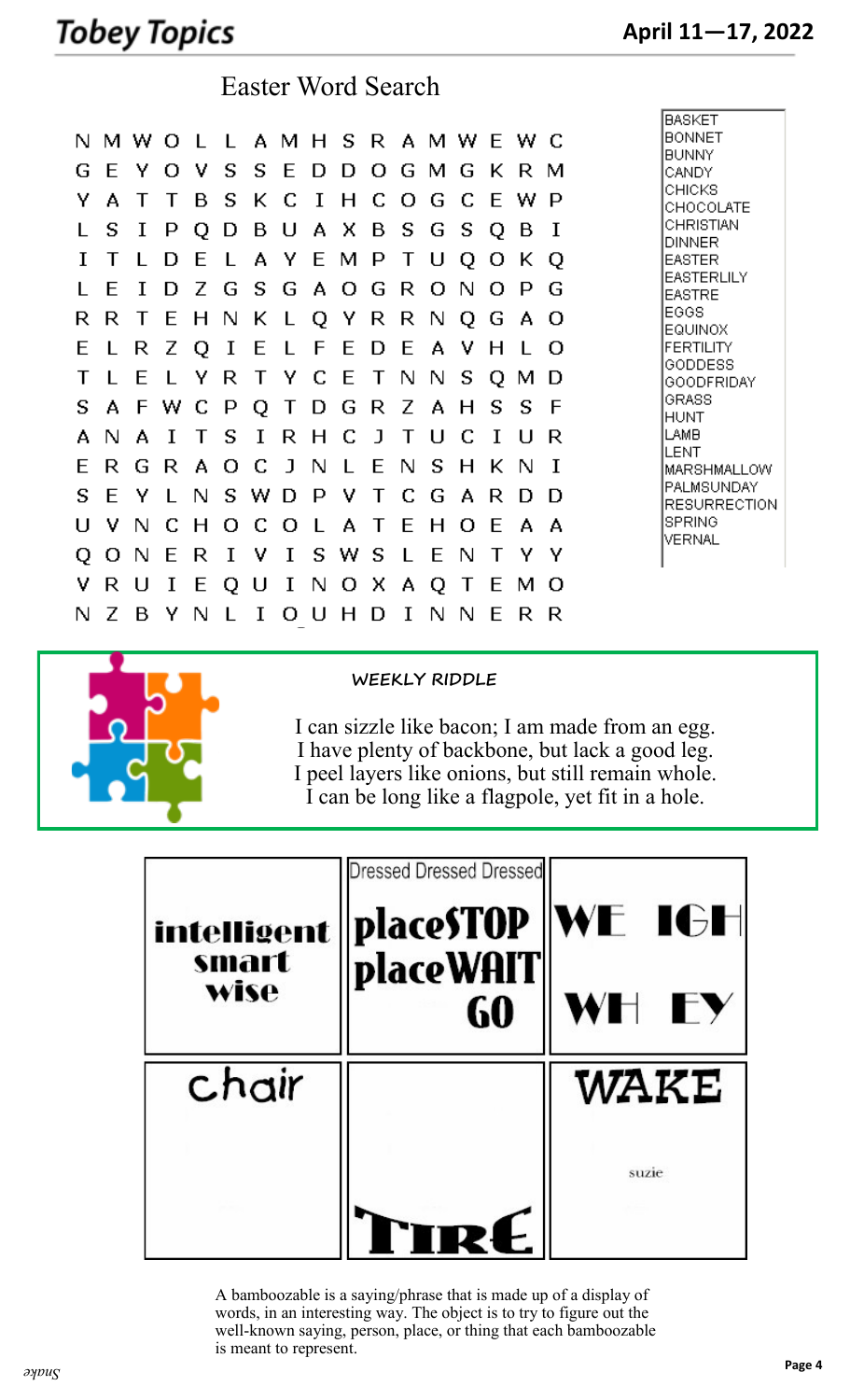#### *Color of Law* **Book Discussion**

Join us for a discussion of *The Color of Law: A Forgotten History of How Our Government Segregated America* by Richard Rothstein led by Dr. Dexter Gordon, Executive Vice President of The Evergreen State College. Copies of the book have been made available to FTJ residents in on-campus Book Exchanges and in the Bascom Library.

**Fridays, April 8, 15, 22, & 29 2:00 – 3:30 pm, Zoom Meeting** Meeting ID: 876 7453 7929 Passcode: 845170

#### **GET YOUR COVID BOOSTER SHOT!**

**Tuesday, May 10th 10:00am-12:00pm; 12:30pm-3:30pm Old HCC Building** 

Rxpress Pharmacy will be on-site to provide COVID-19 Booster Shots.

You can receive your first or second booster shot The booster is not required but it is recommended The second booster shot is available to anyone who received their first booster at least four months ago (If you received your booster at FTJ, it was on 10/27/21) You do not need to have received your COVID vaccine or booster at FTJ to be eligible

**You must bring your COVID vaccination card** to show proof of your vaccination and booster and the date you received it

If you received your COVID vaccination at FTJ and cannot find your card please let Bob know

Michelle Olafson and the Admissions team will be reaching out to you to complete the ap-propriate forms. **All forms must be completed by April 29th.** 

The COVID booster shot is free for everyone whether you have insurance or not

If you can't come at the times below for your building, please come anytime between 10:00am-12:00pm or 12:30pm-3:30pm

The schedule is as follows:

**Tobey Jones – 10:00am-11:00am Garden Apartments – 11:00am-12:00pm Bristol View – 12:30pm-1:30pm Duplexes – 1:30pm-2:30pm Lillian Pratt – 2:30pm-3:30pm Skilled Nursing and Memory Care vaccinations will happen in resident rooms** throughout the day

### **Spanish Civil War for Beginners**

This lecture will highlight some historical events that can help contextualize the Spanish Civil War and discuss some of the most recognizable names, dates, and events often associated with it.

### **Wednesday, April 13**

**3:00 pm, Zoom Meeting** Meeting ID: 481 600 3295 Passcode: 845170

#### **Chilean Dictatorship for Beginners**

This presentation will discuss the most important events and the most significant consequences of this period in Chile's history.

**Monday, April 18 3:00 pm, Zoom Meeting** Meeting ID: 481 600 3295

#### **Musical Culture in Imperial China**

From the elegant and mystical "Qin" zither to the lively power and brilliance of "Xiju" opera, Chinese music is a world of beauty and a doorway into understanding Chinese civilization.

**Thursday, April 14 3:00 pm, Bristol View 1st Floor Gathering Room** 

#### **Art Expressions**

Join us once a month for different Art Expressions, practicing mindfulness by bringing our awareness to the present through colors, textures, and sounds. No professional training necessary. Simply bring an open mind. Through creative creation we can cultivate mindfulness. **Monday, April 11 2pm Wellness Center**

#### **Holistic Wellness Courses**

Discover a wide variety of courses for living your life with intention, purpose & fulfillment. Pre-recorded courses led by world class teachers, facilitated by Sarah Doerner. Inspiring you to live a vibrant life of wellbeing and promote positive change. *Introducing 10 day "Sleep Better" with Dr. Michael Breus.* **Every Tuesday starting April 12- June 14th 2pm Wellness Center**

#### **Changes to Wellness Classes and Senior University Programs**

We are pleased to announce that we are now able to combine Assisted Living residents into our Wellness classes and our Senior University classes that are held in the Wellness Center. Please contact a Wellness Center staff member if you want to join any classes offered in the Wellness Center. We are also please to announce that we are expanding the offerings from our Wellness center with a new Holistic program. Classes will begin this month. Please see announcements on this page for the new holistic programs.